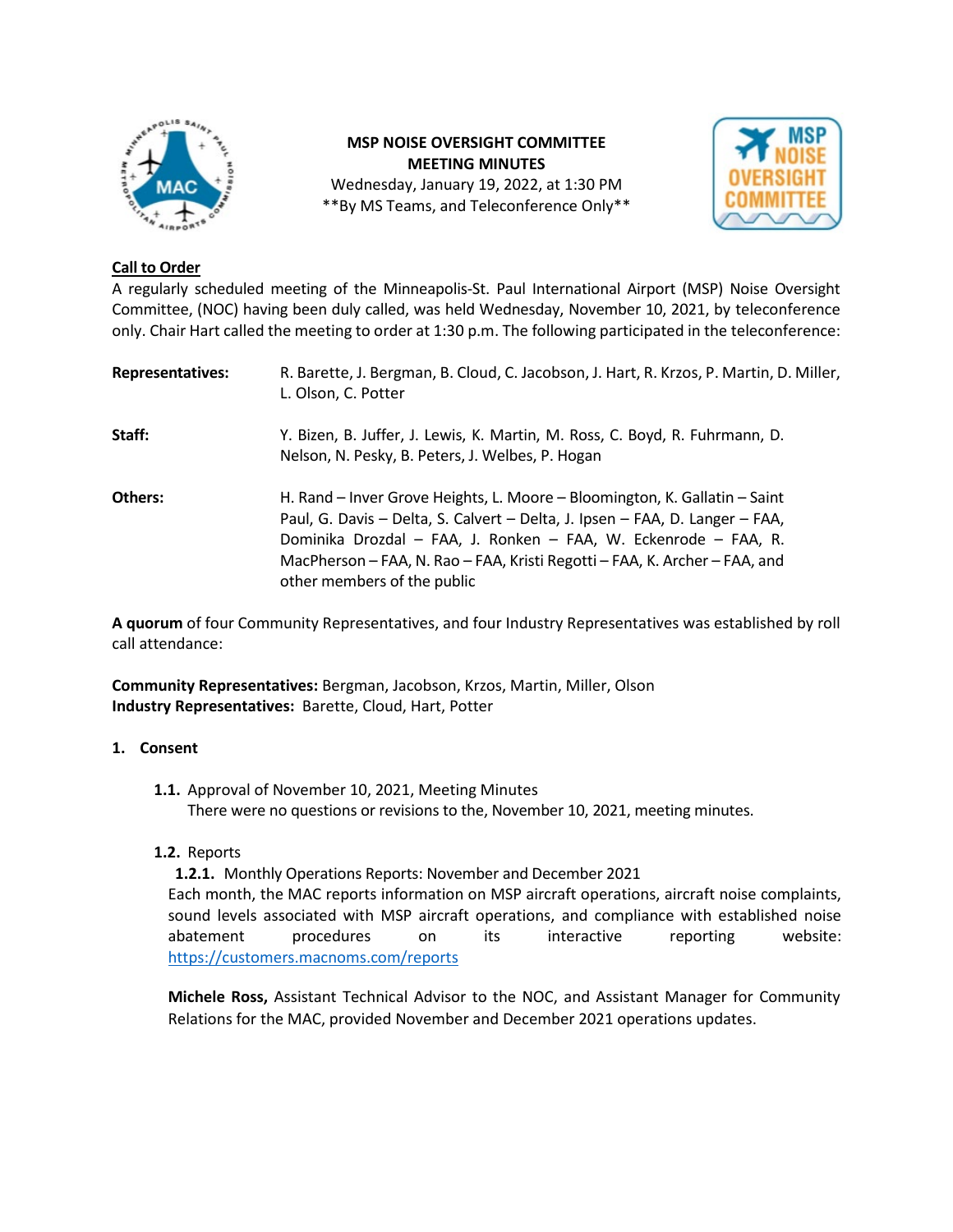#### **NOVEMBER DECEMBER**

- 
- 
- 
- RUS (Priority 1/2/3/4):39/14/0/47 (%) RUS (Priority 1/2/3/4):38/14/0/48 (%)
- 
- 
- Complaint locations: 187 Complaint locations: 157
- Top 10 Households: 56% Top 10 Households: 65%
- Hours of events\*: 373 Hours of events\*: 335
- 
- R17 procedure: 99.3% R17 procedure: 99.6%
- EMH Corridor procedure: 95.7 % EMH Corridor procedure: 92.8%
- 
- 
- 

\* Aircraft sound events above 65dB.

- Total Operations: 25,782 Total Operations: 25,627
	- Nighttime Operations: 1,320 Nighttime Operations: 1,510
- North/South/Mixed: 45/39/9 (%) North/South/Mixed: 41/47/5 (%)
	-
	- RJ/Narrow/Wide: 38.9/58.5/2.5 (%) RJ/Narrow/Wide: 39.3/57.1/3.6 (%)
- Complaints: 9,652 Complaints: 8,700
	-
	-
	-
- Number of events\*: 72,025 Number of events\*: 67,564
	-
	-
- Crossing procedure day: 21.6% Crossing procedure day: 25.2%
- Crossing procedure night: 39.6% Crossing procedure night: 40.1%
	- RUS: 52.7% RUS: 52.3%

**Ms. Ross** provided operations updates for MSP for the months of November and December.

**Chair Hart** asked the Committee if they had any questions. Hearing none, Chair Hart asked for a **motion to approve** the consent agenda. **Co-chair Miller** made the motion to approve the consent agenda seconded by **Member Jacobson**. The motion passed on the following roll call vote: **Ayes**: Ten - Barette, Bergman, Cloud, Hart, Jacobson, Krzos, Martin, Miller, Potter, Olson **Nays:** None **Abstain**: None

#### **2. Public Comment Period**

There were no public comments.

**3. Business**

There were no business items on the agenda

## **4. Information:**

**4.1.** VOR Minimum Operational Network

**Rebecca MacPherson**, FAA Great Lakes Regional Administrator, explained that a Very High Frequency Omni-Directional Range (VOR) is a ground-based electronic system that provides information for high and low altitude routes and airport approaches. VOR is part of a conventional navigation procedure and is used in instrument landings and navigation. VOR has been used by the FAA since the 1950s for all phases of flight.

The purpose of the VOR MON Program is to support the National Airspace System (NAS) transition from VOR-based routes to a more efficient Performance-Based Navigation (PBN) structure, consistent with NextGen goals.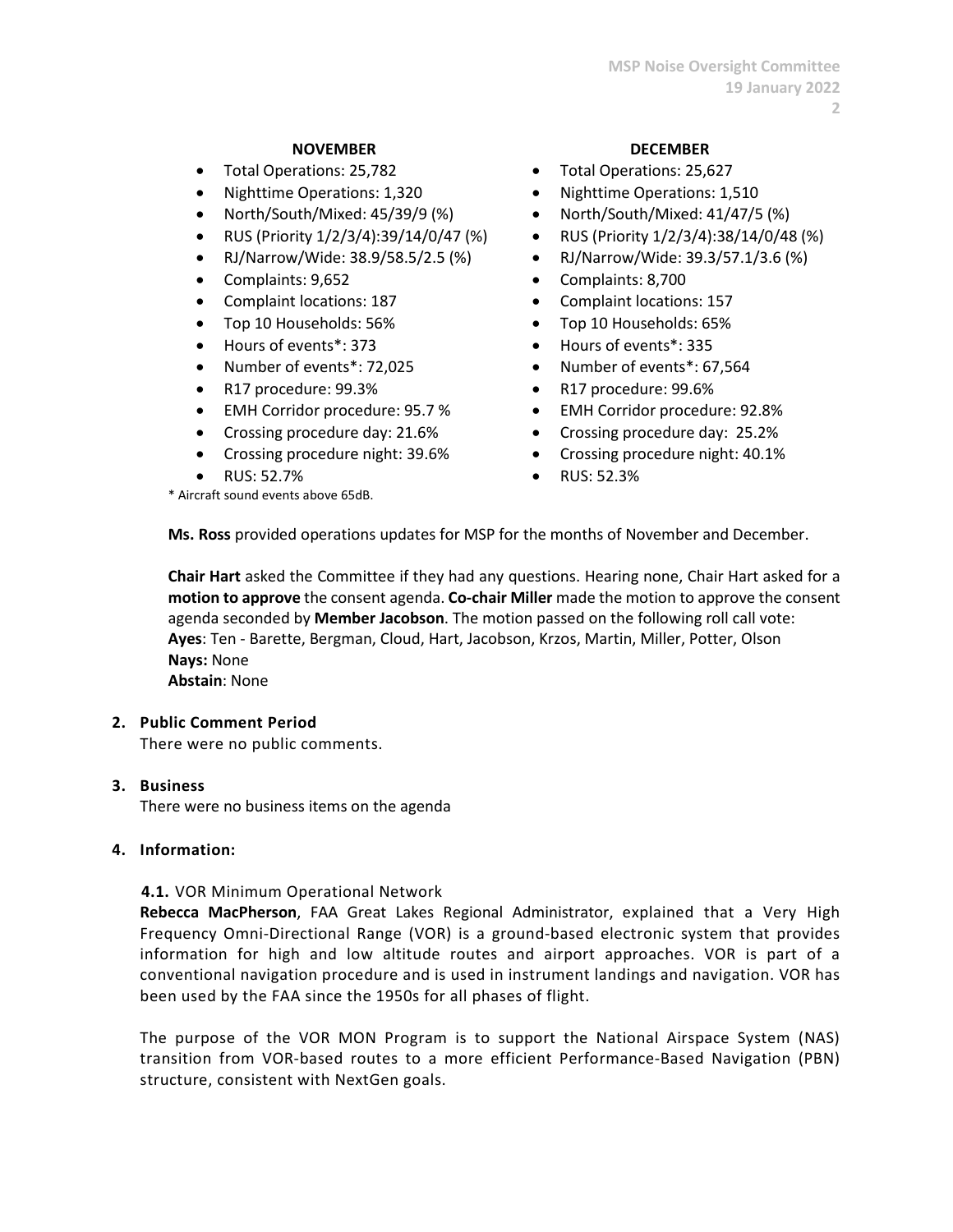Within the contiguous United States (CONUS), it enables pilots to:

- Revert from PBN to Conventional/VOR navigation in the event of a Global Positioning System (GPS) outage
- Identify an airport with a VOR MON approach, at a minimum altitude of 5000 feet above ground level (AGL) or higher
- Navigate to an MON airport within 100 nautical miles

FAA will discontinue approximately 30% (306) of VORs by 2030, in accordance with JO 7400.2 and established policies. Standard navigational aid removal procedures and circularization will be completed prior to initiating each VOR discontinuance.

Most procedures will be replaced with PBN and GPS navigation. Current departure procedures will be replicated with satellite-based Vector Standard Instrument Departures (SID) vs. ground-based navigation. Noise abatement procedures will be incorporated to the maximum extent possible. Coordination and synchronization will be required between FAA, MSP, and airlines.

Next Steps: Community Engagement

- The MSP VOR will be decommissioned on August 7, 2025.
- Significant efforts will be placed on Community Engagement and Community Involvement throughout the process, in addition to (National Environmental Policy Act) NEPA.
- The Great Lakes Regional Administrator's Office will develop a Community Engagement / Community Involvement Plan.
- The plan and associated timelines will be distributed to the MAC, the NOC and local communities through a variety of means.
- Community Engagement and Community Involvement will take approximately two to three years. Anticipated start will be third to fourth quarter of 2022.
- Identify Collaborative Workgroup and schedule meetings
- Next Steps: Procedure Design
- Validate project scope
- IFP design phase
- NEPA
- IFP development
- Flight inspection
- Charting

List of area VORs on the VOR MON schedule include OTG, MKT, DWN, ODI, MSP, ROX, RST, FCM, GPZ.

**MacPherson** offered to take questions. **Chair Hart** recognized **Member Olson** for a question.

**Member Olson** thanked **Ms. MacPherson** and commented that there is a lot of history with implementation of PBN and concerns around it. The MAC and the NOC are on record in a number of different ways over the years outlining what could help the process be successful.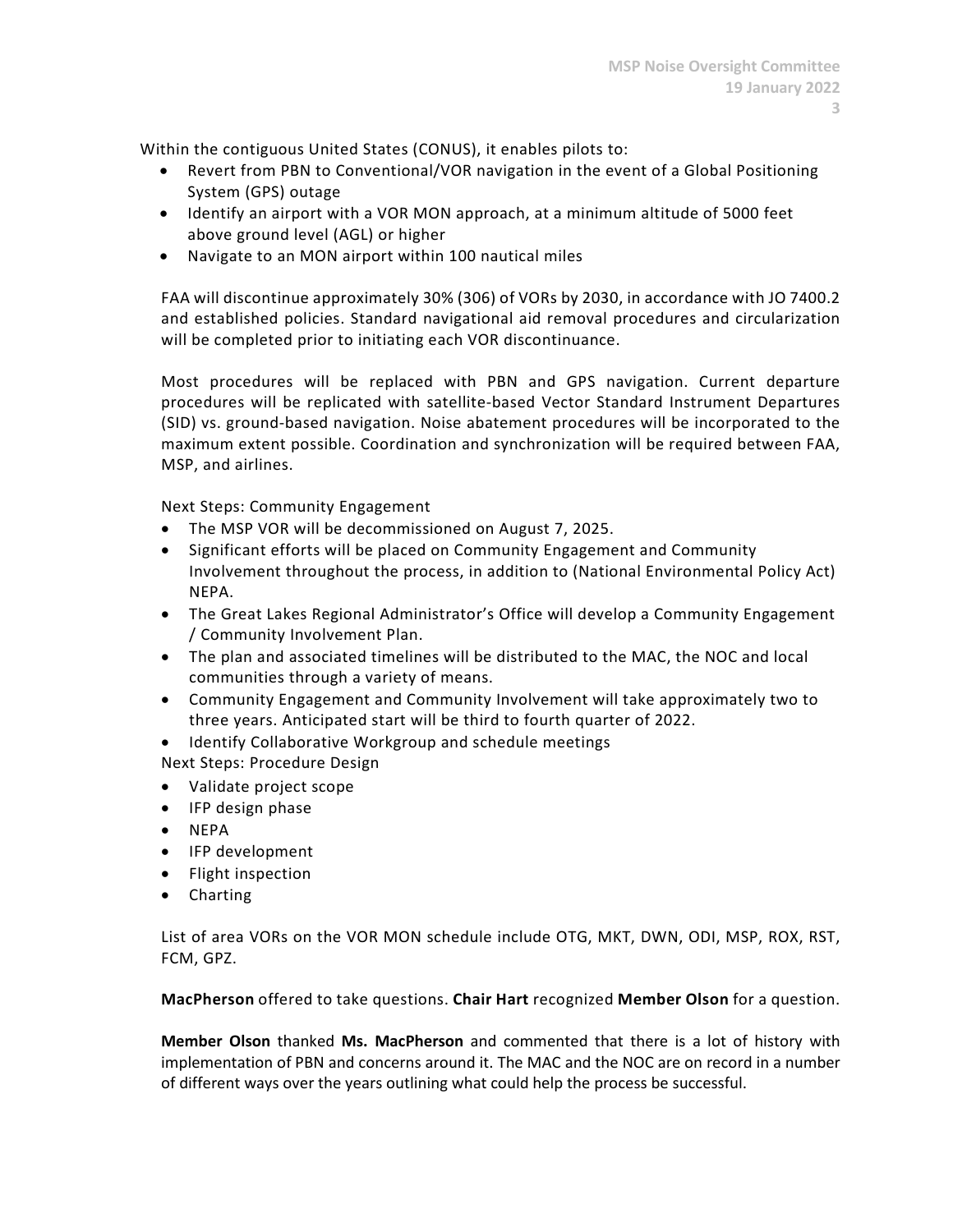**Olson** said that one of the things that the Committee had looked for in the past was to see some examples of where departure procedures have been implemented effectively in a more populated area.

**Olson** reported that she was happy to hear that the FAA thinks that it's possible to get a condition at the end of the process that is going replicate what is happening more naturally, noise has been dispersed without too many problematic concentrated tracks. Overall, it should be a great process and it could be an example of how to successfully engage the community and implement procedures. Minneapolis is looking forward to ensuring the necessary robust public engagement and hopes it won't be long before proposed tracks are available for review. The public will want some of the data that usually comes with the environmental assessment and the NOC should be prepared to talk to the community about potential noise analysis. **Olson** requested clarification for how the process can be done in a way that is going to work for long-term sustainability of the procedures at the airport and for the community around the airport.

**MacPherson** thanked **Member Olson** for her comments and said she looks forward to working with the group to make this process as smooth as possible. She went on to say that Minneapolis has a long history of community engagement and the mature relationship that the NOC and the MAC have developed with the surrounding communities will be helpful with early communications regarding expectations.

**Chair Hart** thanked **Committee Member, Olson** for her question and **Ms. MacPherson** for her response. **Chair Hart** asked if there were any additional questions and noting none moved the agenda on to item 4.2.

## **4.2.** MSP Air Service Updates

**Brian Peters,** Director Air Service Development for the MAC, provided a high-level overview of where MSP's air service is currently, as well as where it is headed. One of the two graphics he provided outlined the difference between active and suspended routes. The beginning of February 2020 showed 225 active routes with no suspended routes. By late February 2020 Seoul and Tokyo were the first suspended routes which started a rapid downward trend. Early May 2020, there were more routes suspended than were active. It's been a steady climb upward ever since. Active routes peaked in December 2021, with 200 out of 225 operated - generally around the holidays. Active routes dropped a bit in January to 195 and will drop slightly again to about 192 by end of January and will remain around that number range through Spring break and into the early part of Summer. In May, June, July and August, should exceed 200 active routes again, though it is still a little bit dicey; the Omicron variant and pilot shortages are affecting schedules so can probably expect to be in the 215 active route range.

Looking at average daily departures scheduled by month. It is normal to have a little drop from December into January, but at 362 currently will increase slightly in February and then expect to jump to about 410 in March. At that point will only be down about 15% overall compared to prepandemic numbers. Should see a steady increase April through August. Projections are not much beyond that because some airlines have not yet filed their schedules beyond August. The expectation is that MSP will probably be in that 15% to 20%, down range. Overall, for the 2022,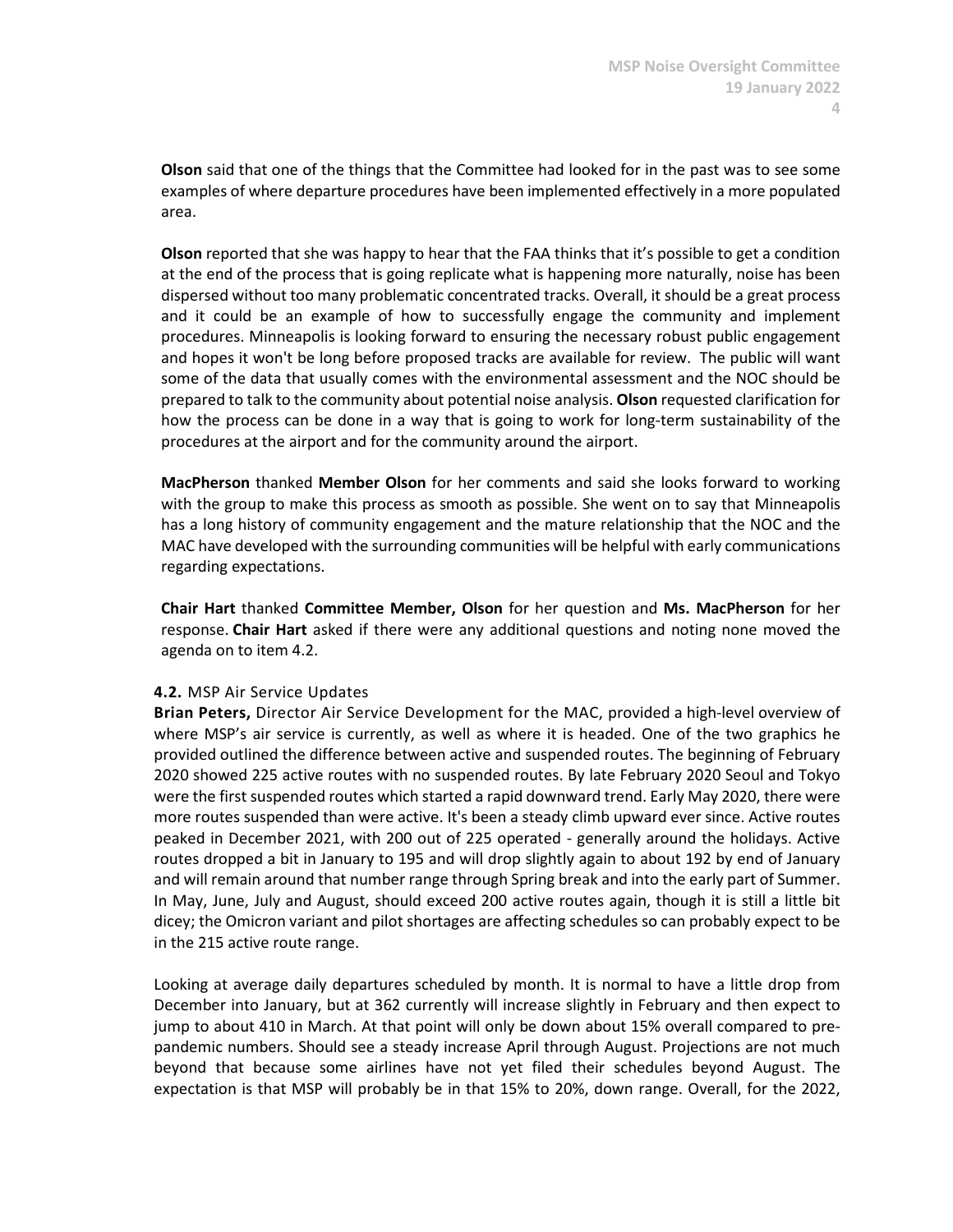forecasting to be at about 80% to possibly 85% of total passengers. MSP was at about 65% of prepandemic levels in 2021, compared to 2019.

**Chair Hart** went on to introduce **Greg Davis**, Delta General Manager of Future Schedules Networking, Atlanta.

**Mr. Davis** gave an overview of Delta's operations. Delta expects that by fall average daily departures will most likely be restored in the 85% range of departures. Delta is seeing some softness, currently, based on the Omicron variant and noted that there is still some chance of changes to some market starts as the airline reacts to the ebb and flow of the pandemic.

Highlights in international space would be Heathrow, Haneda, Incheon and our second. Amsterdam coming back this summer. Those are still subject to change based on any travel restrictions related to those countries. There are also questions about whether there is going to be slot relief provided and that is something determined on a country-by-country basis. There is a little more certainty regarding both Domestic and Canadian routes, as there are less restrictions to work around with Domestic markets. Delta has plans for Asheville, Burlington, Buffalo, Charleston, Jacksonville, Myrtle Beach, Providence, Portland, Maine, Savannah domestically as well as Montreal and Vancouver Canada.

**Davis** provided a chart displaying the newest, quietest aircraft at the top the oldest noisiest aircraft are at the bottom and he outlined that, over time, the progression has gone from a mix of new technology and older technology to now being more weighted towards the newer technology which will continue as we continue to take deliveries of A321s.

The A 321 NEOs first delivery is in February of this year. The NEO is an even quieter aircraft than the A321 CEOs, which Delta currently operates. Several more A220s, both 100s and 300s on the way. As those aircraft are delivered, they will replace some of our older, noisier, airplanes, so the trajectory is positive.

**Chair Hart** introduced **Casey Potter**, Assistant Chief Pilot, and First Officer for Sun Country Airlines. Mr. Potter also serves as an Industry Representative on the NOC.

**Representative Potter** spoke about 2022 increases in flight operations over the same months in 2019. For February 2022 there are 39 operations scheduled, which is a 26% increase over 2019. March 2022 shows 42 operations, a 24% increase and April 2022 shows 35 operations which is a 13% increase over the same month in 2019, mostly due to planned growth attributed to the addition of several aircraft in Q4, 2021.

Projections available through April 2022 anticipating two to three flights on an average day for departures out of MSP. 2022 new markets include Spokane Vancouver, Burlington, Vermont, Buffalo, Pittsburgh, Charleston and Jacksonville are additional routes that were flying direct out of MSP for Sun Country.

#### **4.3.** 2021 Complaint Data Assessment

**Michele Ross,** Assistant Technical Advisor to the NOC, provided an overview of the 2021 complaint data assessment.  In 2020 there was a 46% decrease in the number of households filing complaints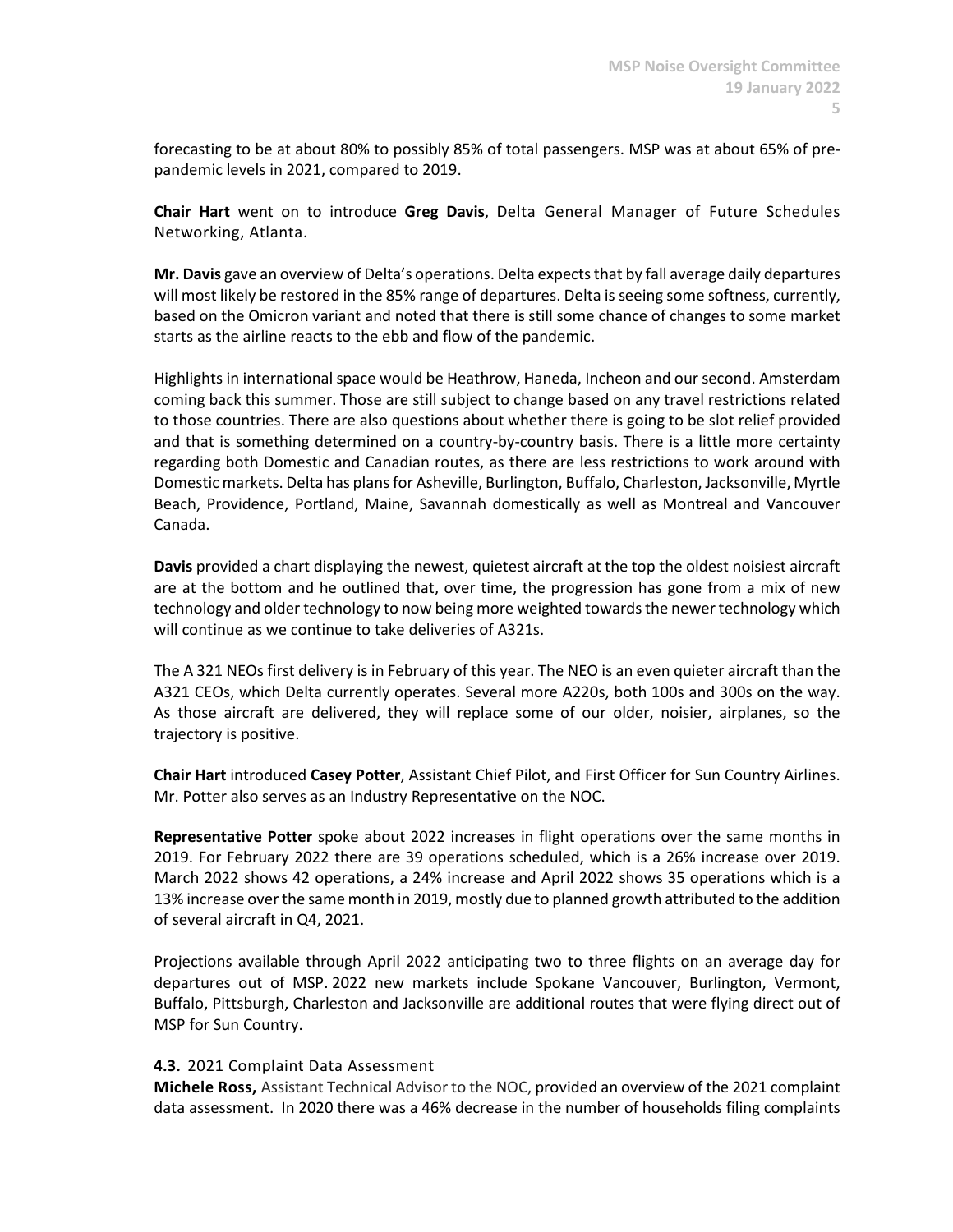and a 44% decrease in the number of complaints filed compared to 2019. And in 2021 there was a 21% increase in the number of households filing complaints with 996 households filing complaints and a 28% increase in the number of complaints received with 127,578 complaints.

Most of new households filing complaints in 2021 were located in the City of Minneapolis. Of the total households, there were 391 new households that filed complaints last year which is about 40% of all households filing complaints. These households filed 5,124 complaints, which is about 4% of all complaints for the year.

Most cities had an increase in the number of complaints filed in 2021 compared to 2020, with the exception being the city of Minneapolis with 1,329 fewer complaints filed compared to last year. All of the remaining cities had an increase in complaints. Not shown on these slides but available in the report on page 9 is a similar graphic showing the number of households that filed complaints. All cities shown in the presentation slide 34 had an increase in the number of households filing complaints with the exception of Mendota heights that had small Increase.

There were 996 households that filed 127,578 complaints in 2021. While there is a visible concentration of complaints around the airport this map shows that proximity to the airport is not necessarily the primary factor contributing to the number of complaints submitted. The total number of operations for each complaint filed in 2020 was 2.44 and 2021 it was 2.35.

The operations to complaints ratio by hour of the day for 2020 and 2021 are similar except around the hours of 4 am and 5 pm hours when the 2021 ratio is higher than in 2020. In terms of the number of complaints filed, the most are filed in the 8 am hour with other peaks during the day in the 9pm hours.

Complaints can be filed either online or through our complaint hotline. Online, customers select the date, time, airport, and has the option of choosing one or all of the nine complaint descriptors provided (describe/name each one). When filing a complaint, one must select at least one of these nine reasons for the complaint.

Military operations generated the most complaints per operation, with helicopters generating the second highest number of complaints per operation. The CRJ9, CRJ2 and CRJ7 are all quieter aircraft, and the chart illustrates that relative to the number of operations flown using this aircraft the number of complaints received were fewer than other types of aircraft. These aircraft have higher than average operation to complaint ratios – the CRJ9 and the CRJ7 had ratios of 3 operations per complaint and the CRJ2 had a ratio of 4.6 operations per complaint. In general, smaller, regional aircraft had higher than average ratios, so more operations with fewer complaints, narrowbody aircraft are typically at or just below the annual average and large, widebody aircraft were below average, with fewer operations generation more complaints.

The top 2 flights on the top 10 list were F-16s that were diverted from Duluth due to weather and were unusual aircraft. The 7 Boeing 727-200 aircraft on the list were operated by Kalita which operates as a backup cargo charter for DHL. They operated 81 total flights in 2021.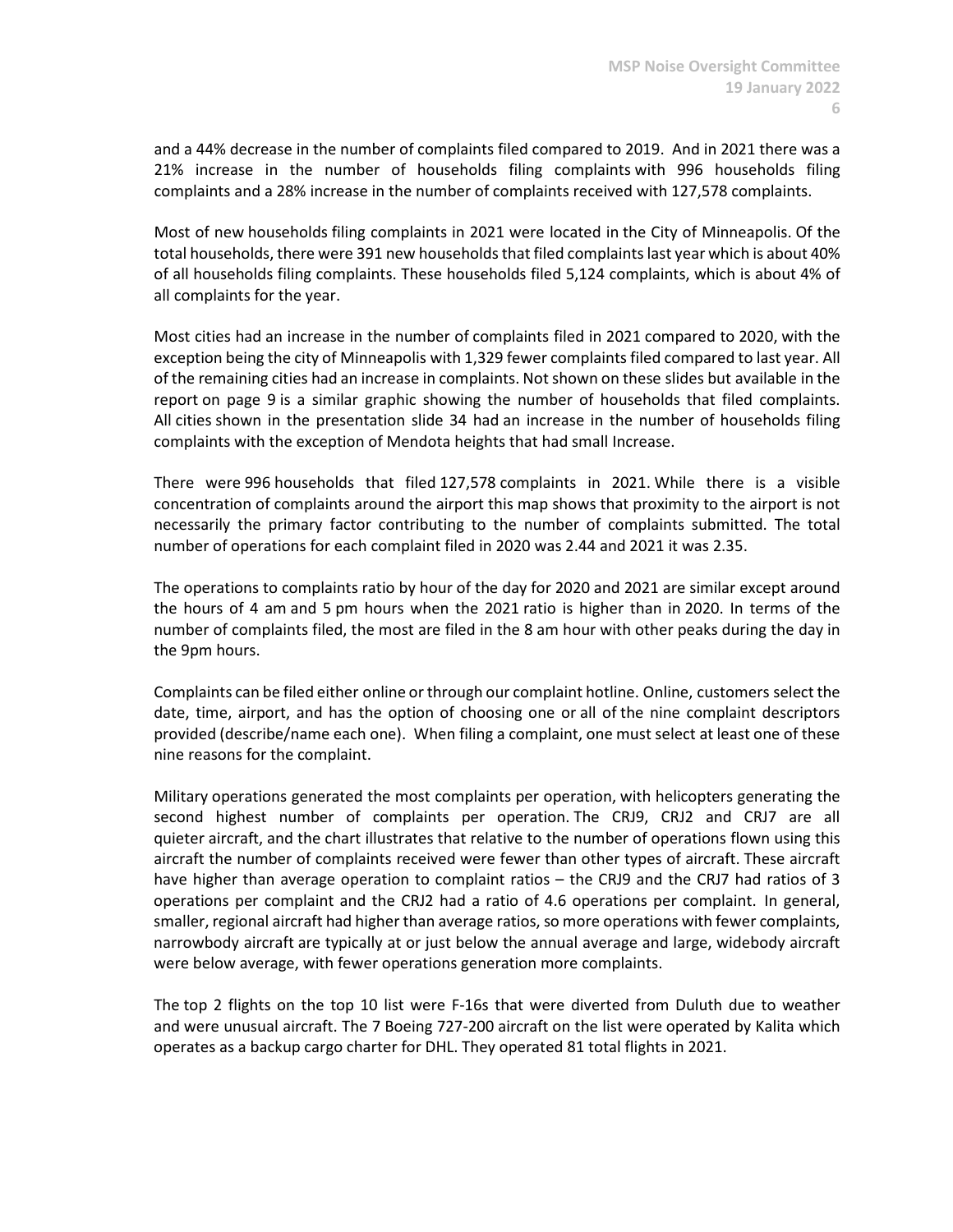The largest percentage of complaints were received while MSP operated in south and straight south flow runway configuration. The airport operated in this configuration about 42% of 2021 but 58% of all complaints were received during this configuration.

As expected, when the weather is nice, people are outside or their windows are open, they are more likely to notice aircraft activity and file a complaint when temperatures were between 60 and 80 degrees there were more complaints. Extreme temperatures, when most people are indoors with either heat or air conditioning results in fewer complaints.

**Member Olson** asked, regarding slide 41, specific incidences of planes that receive a lot of complaints, e.g. DHL cargo, night flights. Is the time of day contributing to complaints. **Ross** replied that she believes time of day is a contributing factor regarding the number of complaints.

**Chair Hart** noted that DHL uses 727-200s, which used to be a predominant fleet type here in MSP. He went on to say that they generate a lot of noise.

### **4.4.** 2021 Fleet Mix and Nighttime Operations Assessment

**Brad Juffer,** Technical Advisor to the NOC, provided an overview of the Annual Fleet Mix and Nighttime Operations Assessment for 2021. MSP experienced stable growth in total operations from 1990 – 2004 when the airport peaked at more than 540,000 total takeoffs and landings. Airline mergers and economic disruptions caused by a housing crisis in the following 5 years reduced those totals. The airlines began the process of upgauging aircraft, flying more people on fewer flights using bigger aircraft. From 2014 – 2020, the airport had a period of stability in terms of total operations, while more and more passengers continued to use the facility each year. In 2020 in late March, when the pandemic began to impact the aviation sector, the airport was ahead of 2019 passenger and operations levels. From May of 2020 when the pandemic was at its worst, through the end of 2021, the industry slowly recovered, trying to climb back to 2019 levels. In 2020, total operations were down 40% from the 2019 number. In 2021, when the final number is released by FAA tomorrow, we expect to be very near to 304,000 operations, which would put the airport at 75% of 2019 levels and 24% above 2020.

The emergency stay-at-home orders early in the pandemic did begin to relax in the early summer of 2020. Leisure travelers began to return a little bit in summer and more so in the holiday travel season in 2020. Moreover, airlines began to understand and meet that demand more efficiently in Spring Break timeframe of 2021 as vaccine availability became more widespread and positive rates fell. Airport's passenger flown per flight reached normal levels in Summer 2021. Without having the data available, suspect that early 2022 data may dip, if but temporarily, due to the Omicron variant spread through the country.

In 2021, MSP continued to be dominated by airline carrier jet aircraft operations. 93.5% of all movements at MSP were in this category of aircraft, a return to a normal pre-pandemic level. The remaining categories include 3.5% in a general aviation jet aircraft, 2% in a turboprop aircraft, 1% in a piston driven aircraft.

In 2021, the split between regional jets, narrowbody jets and widebody jets was 44/53/4%. 2021 saw more than normal operations by proportion in regional jets vs narrowbody jets. While not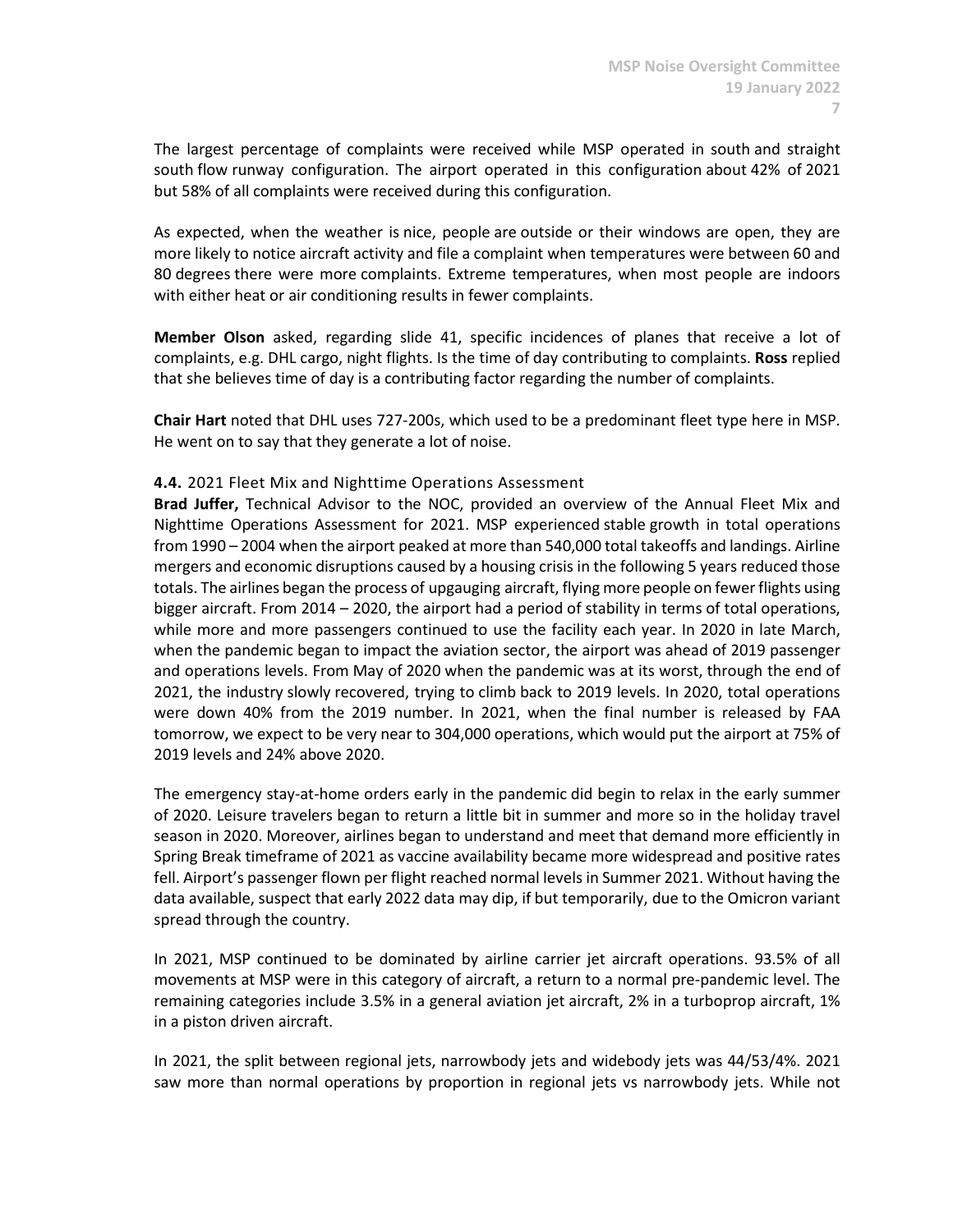provided in this annual data, airlines continued to schedule more operations in narrowbody jets beginning in late summer and accelerated in the Fall of 2021.

In 2021, the most flown aircraft was the CRJ-900 by a significant margin. That aircraft was followed by the CRJ2 and then in a close third was the B738. As a quick plug, go check out the Meet the Fleet series to see more information on 2 of 3 of these aircraft. This order is unchanged from 2020 and also unchanged from 2019. To point out a couple key areas. The Regional Jet other includes a Dornier 328 flown by Denver Air Connection making hops to Thief River Falls. The other category in the narrowbody category includes limited operations in older model 737s, but also newer 737-Max aircraft that returned to service in 2021. For the widebody aircraft grouping, The Boeing 767s aircraft are flown by multiple cargo carriers and Delta Air Lines. Many of Delta's operations in this aircraft were to domestic airports as opposed to the European destinations popular before 2020. The 747-8 and 747-400 aircraft types flown by UPS doubled in 2021.

The Y-axis on the certificated noise level chart represents the certificated noise level relative to Stage 3 standards. The FAA and ICAO have set the maximum noise level an aircraft can produce as measured at 3 specific points along the track of a flight—lateral, flyover (takeoff), approach. For Stage 3 standards, the aircraft is given a maximum noise level at each of these points subject to the number of engines on the airplane and the maximum takeoff weight. Because of the engine and weight component, the maximum noise level is different for every aircraft on this chart.

When Stage 4 and Stage 5 regulations were codified, they were implemented relative to Stage 3. An aircraft certificated between 2006 and 2017 was required to have 3 noise measurements that were cumulatively 10 dB below the Stage 3 limit. Aircraft certificated after 2017 must have the 3 measurements points be 17 dB below Stage 3. Those lines are represented on the chart in black.

The lower the solid color goes, the quieter the aircraft will be, relative to its weight and engine configuration. The most used aircraft type last year was the CRJ-900. At last check, there were 46 different configurations of the CRJ-900 certificated by EASA. Just choosing one at random, the aircraft was certificated at 89.1 lateral, 83.6 flyover, 92.4 approach. Add all of those up and you get a 265.1 cumulative output. This aircraft weight limit based on the 2 engine and weight of the aircraft is 281.6. Math tells us then that this aircraft is 16.5 dB below the Stage 3 Limit.

One of the newer aircraft flying at MSP consistently is the Airbus A220-100, represented on the chart as A221. This one is nice, because at the moment, there is only one configuration certificated and reported by EASA. This aircraft is certificated at 88 lateral, 78.8 flyover, and 91.5 approach. The cumulative output on that is 258.3. The Stage 3 limit for this dual engine aircraft based on the weight is 286.3, meaning this aircraft is a full 28 dB below this certificated limit.

In 2021, Delta began flying regular operations using the Airbus A330-900 aircraft. Delta has long been flying the A330-200 and A330-300 but began taking deliveries of the new variant in 2019 and is now using them on flights at MSP. The A330-900 is outfitted with Rolls Royce Trent 7000 engines that have a more efficient and higher bypass ratio than the Pratt 4000s found on the A330-300. The A330-900 has certificated noise levels of 92.4 (lateral), 89.1 (flyover), and 98.4 (approach). The cumulative output is 279.9. The Stage 3 limit for this aircraft weight is 303.8, giving the aircraft a certificated noise level of 23.9 dB below Stage 3 limits.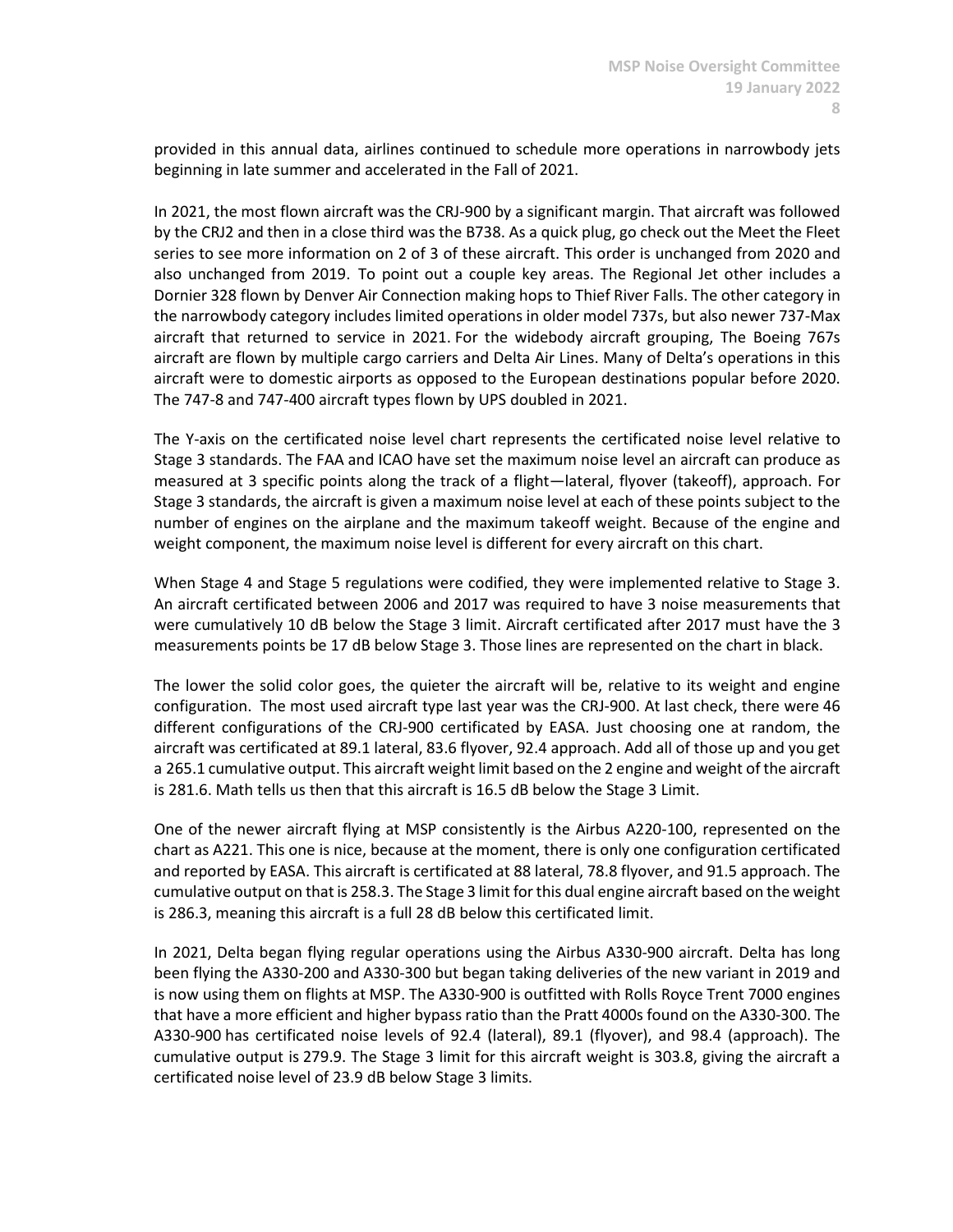For arrivals, the altitude measurement point is an imaginary gate at 5 nautical miles from the runway threshold. For departures the measurement point is an arc that is 5 nautical miles from the beginning of the 5 primary runways. All aircraft approaching MSP follow a 3° glideslope into the runway which would mean at 5 NM, the aircraft should be at 1,592 feet above the ground.

In general, the departure altitude of aircraft is impacted by aircraft weight and weather conditions primarily temperature and wind. Prior to the pandemic, you'll note that aircraft perform better in the winter than summer. That trend also exists post-pandemic, but now aircraft weight is an important consideration as well. In April and May 2020, there were less than 50 passengers on each airplane on average. The lack of weight allowed aircraft to climb faster, and altitudes peaked. In 2021, while total operations have not returned, the average passenger per aircraft has generally returned to pre-pandemic levels and now average departure altitudes are also in the range of average altitudes prior to 2020.

Operations during the federal definition of night, 10:00 PM and 7:00 AM, as well as activity during the MSP nighttime (10:30 PM – 6:00 AM), was fairly stable from 2016 – 2019. That level fell with other metrics during the pandemic and returned somewhat in 2021. Last year there were 41 total arrivals or departures on average every day between 10:30 PM and 6:00 AM.

Those 41 average daily nighttime operations are split roughly 70/30 between arrivals and departures. 70% of the arrivals used the south parallel runway 30L or 12R for arrival while 53% of the departures used one of those runway ends.

Delta Air Lines had the highest contribution to the total nighttime traffic at MSP. While they contribute the most, a full 96.4% of their schedule was flown during the daytime hours in 2021. Cargo carriers operate more than passenger airline at night. What is a common misconception is that it isn't the entire schedule and in the case of MSP in 2021, it isn't even the majority of their schedule. UPS flew only 33% of its flights at night and FedEx flew only 20% of its flights at night.

2021 will not meet the average of 2018 -2020 because 2 of those years were not impacted by the pandemic. For 2021, the majority of the night flights happen in the 11:00 PM hour, 10:30 PM halfhour and 5:00 AM hour.

#### **4.5** Website Update

**Brad Juffer**, Technical Advisor to the NOC, provided a brief introduction to the new Metropolitan Airports Commission website, metroairports.org and provide a few before and after pictures of the project.

This project was done to enhance the user experience. This website is a gateway to the communities we serve so we wanted to build a website that produces meaningful engagement, provides timely and relevant information to users of the site, and does so in an easy and intuitive manner.

The previous metroairports.org website was spread across three separate platforms. The previous metroairports.org site, the MAC Sustainability site, and the macnoise.com site. One of the goals of this project was to align messaging and branding and provide the content to users in one location.